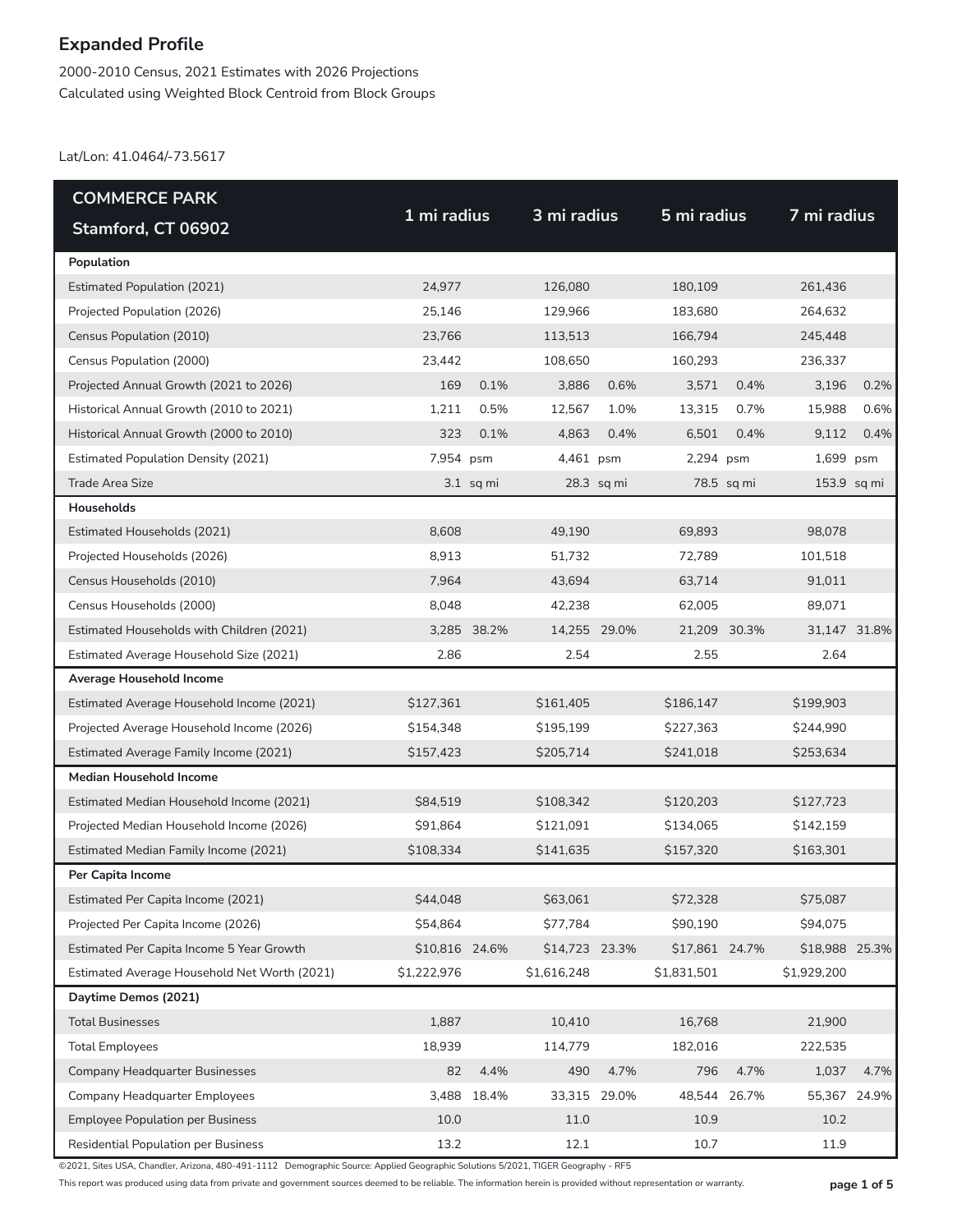2000-2010 Census, 2021 Estimates with 2026 Projections Calculated using Weighted Block Centroid from Block Groups

Lat/Lon: 41.0464/-73.5617

| <b>COMMERCE PARK</b>                            |              |             |              |             |               |              | 7 mi radius   |              |
|-------------------------------------------------|--------------|-------------|--------------|-------------|---------------|--------------|---------------|--------------|
| Stamford, CT 06902                              | 1 mi radius  |             |              | 3 mi radius |               | 5 mi radius  |               |              |
| <b>Race &amp; Ethnicity</b>                     |              |             |              |             |               |              |               |              |
| <b>White (2021)</b>                             | 11,213 44.9% |             | 75,607 60.0% |             | 119,538 66.4% |              | 180,845 69.2% |              |
| Black or African American (2021)                | 6,869        | 27.5%       | 18,934 15.0% |             | 22,310 12.4%  |              | 26,942 10.3%  |              |
| American Indian or Alaska Native (2021)         | 105          | 0.4%        | 387          | 0.3%        | 438           | 0.2%         | 781           | 0.3%         |
| Asian (2021)                                    | 1,439        | 5.8%        | 14,401 11.4% |             | 18,506 10.3%  |              | 22,660        | 8.7%         |
| Hawaiian or Pacific Islander (2021)             | 54           | 0.2%        | $87 -$       |             | $105 -$       |              | 129 -         |              |
| Other Race (2021)                               | 4,372        | 17.5%       | 12,472       | 9.9%        | 13,878        | 7.7%         | 22,318        | 8.5%         |
| Two or More Races (2021)                        | 924          | 3.7%        | 4,192        | 3.3%        | 5,334         | 3.0%         | 7,761         | 3.0%         |
| Not Hispanic or Latino Population (2021)        | 15,077       | 60.4%       | 93,403 74.1% |             | 140,437 78.0% |              | 198,003 75.7% |              |
| Hispanic or Latino Population (2021)            | 9,900        | 39.6%       | 32,677 25.9% |             | 39,672 22.0%  |              | 63,433 24.3%  |              |
| Not Hispanic or Latino Population (2026)        | 15,540       | 61.8%       | 97,135 74.7% |             | 143,755 78.3% |              | 200,695 75.8% |              |
| Hispanic or Latino Population (2026)            |              | 9,606 38.2% | 32,831 25.3% |             | 39,925 21.7%  |              | 63,937 24.2%  |              |
| Not Hispanic or Latino Population (2010)        | 14,640 61.6% |             | 85,640 75.4% |             | 133,930 80.3% |              | 191,584 78.1% |              |
| Hispanic or Latino Population (2010)            |              | 9,126 38.4% | 27,873 24.6% |             | 32,864 19.7%  |              | 53,864 21.9%  |              |
| Not Hispanic or Latino Population (2000)        | 16,733 71.4% |             | 89,583 82.5% |             | 138,067 86.1% |              | 199,231 84.3% |              |
| Hispanic or Latino Population (2000)            |              | 6,709 28.6% | 19,067 17.5% |             | 22,226 13.9%  |              | 37,105 15.7%  |              |
| Projected Hispanic Annual Growth (2021 to 2026) | $-294$       | $-0.6%$     | 154 -        |             | 254           | 0.1%         | 504           | 0.2%         |
| Historic Hispanic Annual Growth (2000 to 2021)  | 3,191        | 2.3%        | 13,610       | 3.4%        | 17,446        | 3.7%         | 26,328        | 3.4%         |
| Age Distribution (2021)                         |              |             |              |             |               |              |               |              |
| Age Under 5                                     | 1,656        | 6.6%        | 7,268        | 5.8%        | 10,275        | 5.7%         | 14,667        | 5.6%         |
| Age 5 to 9 Years                                | 1,675        | 6.7%        | 6,851        | 5.4%        | 10,156        | 5.6%         | 15,169        | 5.8%         |
| Age 10 to 14 Years                              | 1,636        | 6.6%        | 6,861        | 5.4%        | 10,504        | 5.8%         | 15,781        | 6.0%         |
| Age 15 to 19 Years                              | 1,574        | 6.3%        | 6,804        | 5.4%        | 10,293        | 5.7%         | 15,351        | 5.9%         |
| Age 20 to 24 Years                              | 1,802        | 7.2%        | 8,779        | 7.0%        | 11,212        | 6.2%         | 15,640        | 6.0%         |
| Age 25 to 29 Years                              | 1,954        | 7.8%        | 11,330       | 9.0%        | 13,839        | 7.7%         | 18,186        | 7.0%         |
| Age 30 to 34 Years                              | 1,797        | 7.2%        | 10,533       | 8.4%        | 13,447        | 7.5%         | 18,048        | 6.9%         |
| Age 35 to 39 Years                              | 1,775        | 7.1%        | 9,075        | 7.2%        | 12,415        | 6.9%         | 17,554        | 6.7%         |
| Age 40 to 44 Years                              | 1,706        | 6.8%        | 7,990        | 6.3%        | 11,330        | 6.3%         | 16,674        | 6.4%         |
| Age 45 to 49 Years                              | 1,573        | 6.3%        | 7,540        | 6.0%        | 11,070        | 6.1%         | 16,510        | 6.3%         |
| Age 50 to 54 Years                              | 1,536        | 6.2%        | 8,070        | 6.4%        | 12,020        | 6.7%         | 17,865        | 6.8%         |
| Age 55 to 59 Years                              | 1,507        | 6.0%        | 8,179        | 6.5%        | 12,261        | 6.8%         | 18,288        | 7.0%         |
| Age 60 to 64 Years                              | 1,287        | 5.2%        | 7,619        | 6.0%        | 11,371        | 6.3%         | 17,023        | 6.5%         |
| Age 65 to 74 Years                              | 1,738        | 7.0%        | 10,348       | 8.2%        | 16,207        | 9.0%         | 24,435        | 9.3%         |
| Age 75 to 84 Years                              | 1,111        | 4.4%        | 5,771        | 4.6%        | 8,981         | 5.0%         | 13,251        | 5.1%         |
| Age 85 Years or Over                            | 648          | 2.6%        | 3,061        | 2.4%        | 4,727         | 2.6%         | 6,995         | 2.7%         |
| Median Age                                      | 35.5         |             | 37.4         |             | 39.0          |              | 39.9          |              |
| Gender Age Distribution (2021)                  |              |             |              |             |               |              |               |              |
| Female Population                               | 12,427 49.8% |             | 63,786 50.6% |             | 91,979 51.1%  |              | 132,724 50.8% |              |
| Age 0 to 19 Years                               |              | 3,040 24.5% | 13,280 20.8% |             |               | 19,730 21.4% | 29,131 21.9%  |              |
| Age 20 to 64 Years                              |              | 7,329 59.0% | 39,398 61.8% |             |               | 54,933 59.7% | 78,077 58.8%  |              |
| Age 65 Years or Over                            |              | 2,058 16.6% | 11,107 17.4% |             |               | 17,317 18.8% | 25,516 19.2%  |              |
| Female Median Age                               | 37.7         |             | 38.9         |             | 40.6          |              | 41.4          |              |
| Male Population                                 | 12,550 50.2% |             | 62,294 49.4% |             | 88,129 48.9%  |              | 128,712 49.2% |              |
| Age 0 to 19 Years                               |              | 3,501 27.9% | 14,503 23.3% |             | 21,499 24.4%  |              | 31,837 24.7%  |              |
| Age 20 to 64 Years                              |              | 7,610 60.6% | 39,717 63.8% |             |               | 54,032 61.3% | 77,710 60.4%  |              |
| Age 65 Years or Over                            |              | 1,439 11.5% |              | 8,074 13.0% |               | 12,598 14.3% |               | 19,165 14.9% |
| Male Median Age                                 | 33.3         |             | 36.0         |             | 37.4          |              | 38.3          |              |

©2021, Sites USA, Chandler, Arizona, 480-491-1112 Demographic Source: Applied Geographic Solutions 5/2021, TIGER Geography - RF5

This report was produced using data from private and government sources deemed to be reliable. The information herein is provided without representation or warranty. **page 2 of 5**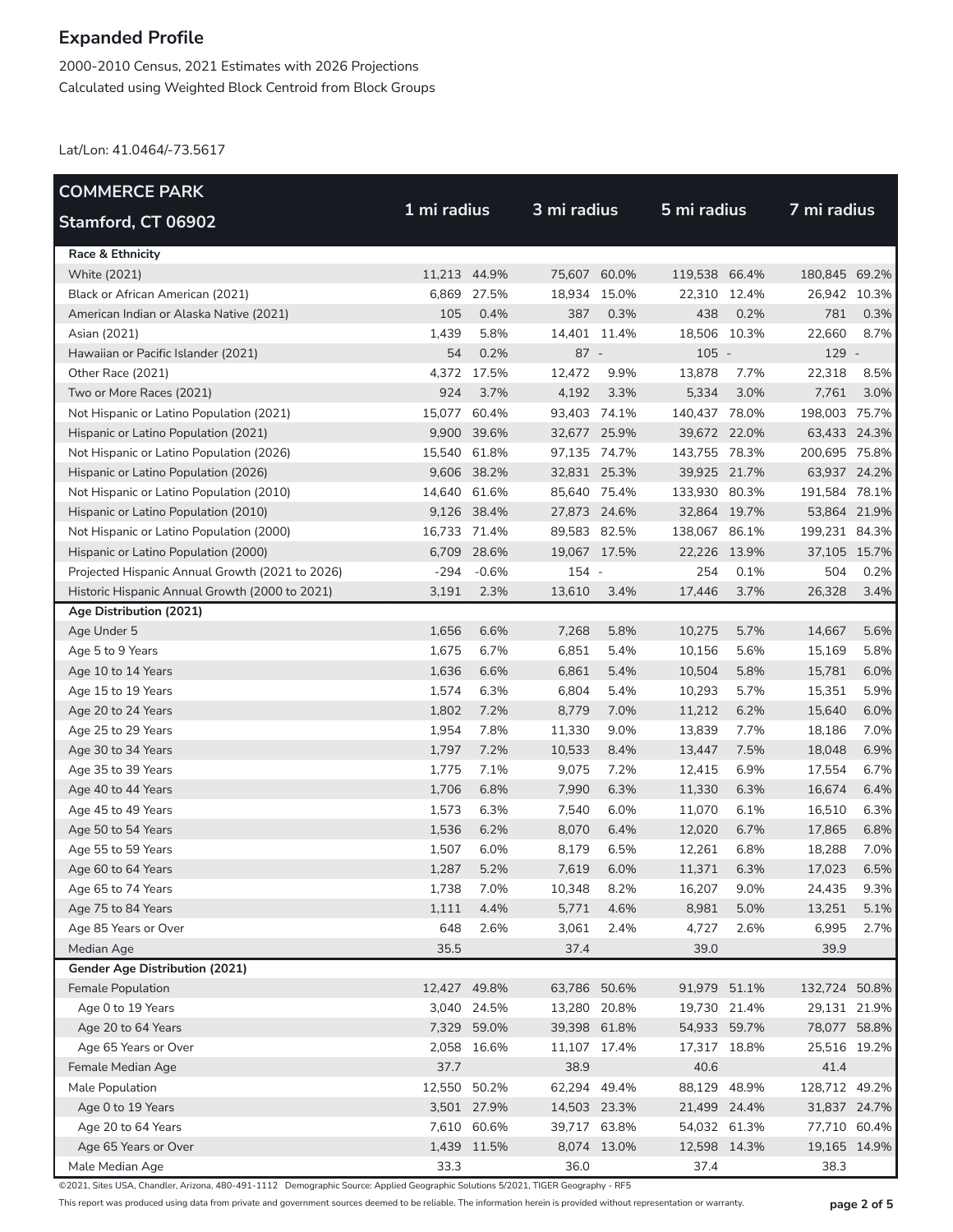2000-2010 Census, 2021 Estimates with 2026 Projections Calculated using Weighted Block Centroid from Block Groups

Lat/Lon: 41.0464/-73.5617

| <b>COMMERCE PARK</b>                         |              |             |              |              |               |             |               |              |
|----------------------------------------------|--------------|-------------|--------------|--------------|---------------|-------------|---------------|--------------|
| Stamford, CT 06902                           | 1 mi radius  |             | 3 mi radius  |              | 5 mi radius   |             | 7 mi radius   |              |
| Household Income Distribution (2021)         |              |             |              |              |               |             |               |              |
| HH Income \$200,000 or More                  |              | 1,412 16.4% |              | 11,051 22.5% | 18,579 26.6%  |             | 27,994 28.5%  |              |
| HH Income \$150,000 to \$199,999             | 497          | 5.8%        | 4,009        | 8.2%         | 5,986         | 8.6%        | 8,288         | 8.5%         |
| HH Income \$100,000 to \$149,999             |              | 928 10.8%   |              | 7,533 15.3%  | 10,525 15.1%  |             | 14,842 15.1%  |              |
| HH Income \$75,000 to \$99,999               |              | 1,041 12.1% |              | 5,825 11.8%  |               | 7,371 10.5% | 10,296 10.5%  |              |
| HH Income \$50,000 to \$74,999               |              | 1,180 13.7% |              | 6,738 13.7%  |               | 8,488 12.1% | 11,886 12.1%  |              |
| HH Income \$35,000 to \$49,999               | 1,089        | 12.7%       | 4,256        | 8.7%         | 5.642         | 8.1%        | 7,559         | 7.7%         |
| HH Income \$25,000 to \$34,999               | 710          | 8.2%        | 2,621        | 5.3%         | 3,661         | 5.2%        | 4,858         | 5.0%         |
| HH Income \$15,000 to \$24,999               | 783          | 9.1%        | 2,743        | 5.6%         | 3,786         | 5.4%        | 4,994         | 5.1%         |
| HH Income Under \$15,000                     |              | 968 11.2%   | 4,414        | 9.0%         | 5,855         | 8.4%        | 7,360         | 7.5%         |
| HH Income \$35,000 or More                   |              | 6,147 71.4% | 39,412 80.1% |              | 56,592 81.0%  |             | 80,866        | 82.5%        |
| HH Income \$75,000 or More                   |              | 3,878 45.1% | 28,418 57.8% |              | 42,461 60.8%  |             | 61,421 62.6%  |              |
| Housing (2021)                               |              |             |              |              |               |             |               |              |
| <b>Total Housing Units</b>                   | 9,034        |             | 51,477       |              | 73.477        |             | 103,548       |              |
| <b>Housing Units Occupied</b>                |              | 8,608 95.3% | 49,190 95.6% |              | 69,893 95.1%  |             | 98,078 94.7%  |              |
| Housing Units Owner-Occupied                 |              | 3,369 39.1% | 22,591 45.9% |              | 37,032 53.0%  |             | 55,837 56.9%  |              |
| Housing Units, Renter-Occupied               |              | 5,239 60.9% | 26,599 54.1% |              | 32,861 47.0%  |             | 42,240 43.1%  |              |
| Housing Units, Vacant                        | 426          | 5.0%        | 2,287        | 4.6%         | 3,584         | 5.1%        | 5,470         | 5.6%         |
| <b>Marital Status (2021)</b>                 |              |             |              |              |               |             |               |              |
| Never Married                                |              | 7,748 38.7% | 40,990 39.0% |              | 53,773 36.0%  |             |               | 74,015 34.3% |
| <b>Currently Married</b>                     |              | 7,643 38.2% | 44,230 42.1% |              | 68,088 45.6%  |             | 103,073 47.8% |              |
| Separated                                    | 1,401        | 7.0%        | 5,172        | 4.9%         | 6,770         | 4.5%        | 10,059        | 4.7%         |
| Widowed                                      | 746          | 3.7%        | 3,933        | 3.7%         | 6,082         | 4.1%        | 9,220         | 4.3%         |
| Divorced                                     |              | 2,471 12.4% |              | 10,775 10.3% | 14,460        | 9.7%        | 19,453        | 9.0%         |
| Household Type (2021)                        |              |             |              |              |               |             |               |              |
| <b>Population Family</b>                     | 20,593 82.4% |             | 97,428 77.3% |              | 143,447 79.6% |             | 213,932 81.8% |              |
| Population Non-Family                        |              | 4,040 16.2% | 27,595 21.9% |              | 35,128 19.5%  |             | 45,121 17.3%  |              |
| <b>Population Group Quarters</b>             | 344          | 1.4%        | 1,056        | 0.8%         | 1,534         | 0.9%        | 2,383         | 0.9%         |
| <b>Family Households</b>                     |              | 5,640 65.5% | 29,048 59.1% |              | 43,339 62.0%  |             | 63,868 65.1%  |              |
| Non-Family Households                        |              | 2,968 34.5% |              | 20,142 40.9% | 26,555 38.0%  |             | 34,210 34.9%  |              |
| Married Couple with Children                 |              | 1,829 23.9% |              | 9,919 22.4%  | 15,591 22.9%  |             | 23,472 22.8%  |              |
| Average Family Household Size                | 3.7          |             | 3.4          |              | 3.3           |             | 3.3           |              |
| Household Size (2021)                        |              |             |              |              |               |             |               |              |
| 1 Person Households                          |              | 2,426 28.2% | 16,193 32.9% |              | 21,675 31.0%  |             | 27,872 28.4%  |              |
| 2 Person Households                          |              | 2,007 23.3% | 14,314 29.1% |              | 20,620 29.5%  |             | 28,757 29.3%  |              |
| 3 Person Households                          |              | 1,333 15.5% |              | 7,379 15.0%  | 10,696 15.3%  |             |               | 15,321 15.6% |
| 4 Person Households                          |              | 1,310 15.2% |              | 6,183 12.6%  |               | 9,491 13.6% | 14,400 14.7%  |              |
| 5 Person Households                          | 754          | 8.8%        | 2,977        | 6.1%         | 4,571         | 6.5%        | 7,129         | 7.3%         |
| 6 or More Person Households                  | 778          | 9.0%        | 2,146        | 4.4%         | 2,841         | 4.1%        | 4,599         | 4.7%         |
| Household Vehicles (2021)                    |              |             |              |              |               |             |               |              |
| Households with 0 Vehicles Available         |              | 1,242 14.4% |              | 5,631 11.4%  | 6,790         | 9.7%        | 9,117         | 9.3%         |
| Households with 1 Vehicles Available         |              | 3,185 37.0% | 18,831 38.3% |              | 25,148 36.0%  |             | 33,239        | 33.9%        |
| Households with 2 or More Vehicles Available |              | 4,181 48.6% | 24,728 50.3% |              | 37,956 54.3%  |             | 55,721 56.8%  |              |
| <b>Total Vehicles Available</b>              | 12,853       |             | 78,417       |              | 118,315       |             | 170,877       |              |
| Average Vehicles Per Household               | 1.5          |             | 1.6          |              | 1.7           |             | 1.7           |              |

©2021, Sites USA, Chandler, Arizona, 480-491-1112 Demographic Source: Applied Geographic Solutions 5/2021, TIGER Geography - RF5

This report was produced using data from private and government sources deemed to be reliable. The information herein is provided without representation or warranty. **page 3 of 5**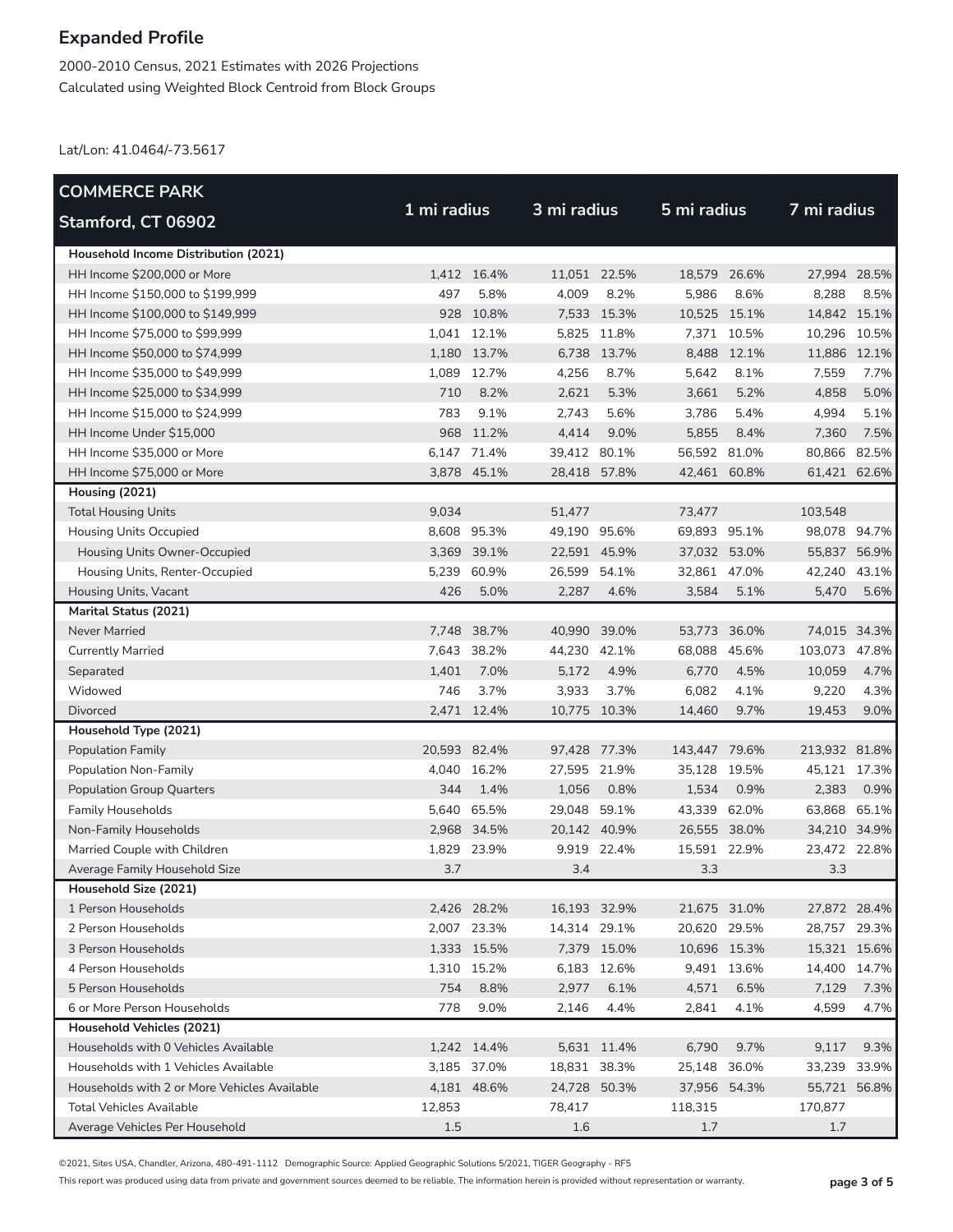2000-2010 Census, 2021 Estimates with 2026 Projections Calculated using Weighted Block Centroid from Block Groups

Lat/Lon: 41.0464/-73.5617

| <b>COMMERCE PARK</b>                            |              |             |                  |              |                 |        |                 |              |
|-------------------------------------------------|--------------|-------------|------------------|--------------|-----------------|--------|-----------------|--------------|
| <b>Stamford, CT 06902</b>                       | 1 mi radius  |             | 3 mi radius      |              | 5 mi radius     |        | 7 mi radius     |              |
| Labor Force (2021)                              |              |             |                  |              |                 |        |                 |              |
| Estimated Labor Population Age 16 Years or Over | 19,693       |             | 103,669          |              | 146,919         |        | 212,396         |              |
| <b>Estimated Civilian Employed</b>              | 11,930 60.6% |             | 64,352 62.1%     |              | 88,911 60.5%    |        | 127,437 60.0%   |              |
| <b>Estimated Civilian Unemployed</b>            | 1,343        | 6.8%        | 5,951            | 5.7%         | 7,937           | 5.4%   | 11,134          | 5.2%         |
| <b>Estimated in Armed Forces</b>                |              |             |                  |              | $\overline{4}$  | $\sim$ | $26 -$          |              |
| <b>Estimated Not in Labor Force</b>             |              | 6,419 32.6% | 33,365 32.2%     |              | 50.067 34.1%    |        | 73,798 34.7%    |              |
| Unemployment Rate                               | 6.8%         |             | 5.7%             |              | 5.4%            |        | 5.2%            |              |
| Occupation (2021)                               |              |             |                  |              |                 |        |                 |              |
| Occupation: Population Age 16 Years or Over     | 11,930       |             | 64,352           |              | 88,911          |        | 127,437         |              |
| Management, Business, Financial Operations      |              | 1,939 16.2% | 16,515 25.7%     |              | 23,991 27.0%    |        | 33,702 26.4%    |              |
| Professional, Related                           |              | 2,183 18.3% | 14,612 22.7%     |              | 20,847 23.4%    |        | 29,538 23.2%    |              |
| Service                                         |              | 3,608 30.2% | 12,308 19.1%     |              | 15,635 17.6%    |        | 22,338 17.5%    |              |
| Sales, Office                                   |              | 2,298 19.3% | 12,718 19.8%     |              | 17,934 20.2%    |        | 25,501 20.0%    |              |
| Farming, Fishing, Forestry                      | $1 -$        |             | $52 -$           |              | $81 -$          |        | 185             | 0.1%         |
| Construct, Extraction, Maintenance              | 962          | 8.1%        | 3,892            | 6.0%         | 5,243           | 5.9%   | 7,976           | 6.3%         |
| Production, Transport Material Moving           | 940          | 7.9%        | 4,255            | 6.6%         | 5,180           | 5.8%   | 8,198           | 6.4%         |
| <b>White Collar Workers</b>                     | 6,419        | 53.8%       | 43,846 68.1%     |              | 62,773 70.6%    |        | 88,741 69.6%    |              |
| <b>Blue Collar Workers</b>                      |              | 5,511 46.2% | 20,507 31.9%     |              | 26,139          | 29.4%  | 38,697          | 30.4%        |
| <b>Consumer Expenditure (2021)</b>              |              |             |                  |              |                 |        |                 |              |
| <b>Total Household Expenditure</b>              | \$718.23 M   |             | \$4.97 B         |              | \$7.94 B        |        | \$11.83 B       |              |
| Total Non-Retail Expenditure                    | \$383.32 M   |             | 53.4% \$2.65 B   |              | 53.4% \$4.25 B  |        | 53.5% \$6.34 B  | 53.5%        |
| <b>Total Retail Expenditure</b>                 | \$334.91 M   |             | 46.6% \$2.31 B   |              | 46.6% \$3.69 B  |        | 46.5% \$5.5 B   | 46.5%        |
| Apparel                                         | \$25.94 M    |             | 3.6% \$180.17 M  |              | 3.6% \$289.11 M |        | 3.6% \$431.62 M | 3.6%         |
| Contributions                                   | \$24.87 M    |             | 3.5% \$178.14 M  |              | 3.6% \$292 M    |        | 3.7% \$439.54 M | 3.7%         |
| Education                                       | \$24.6 M     |             | 3.4% \$178.15 M  |              | 3.6% \$294.56 M |        | 3.7% \$444.05 M | 3.8%         |
| Entertainment                                   | \$40.98 M    |             | 5.7% \$287.99 M  |              | 5.8% \$463.95 M |        | 5.8% \$694 M    | 5.9%         |
| Food and Beverages                              | \$104.56 M   |             | 14.6% \$715.82 M |              | 14.4% \$1.14 B  |        | 14.3% \$1.69 B  | 14.3%        |
| Furnishings and Equipment                       | \$25.26 M    |             | 3.5% \$177.49 M  |              | 3.6% \$285.3 M  |        | 3.6% \$426.38 M | 3.6%         |
| Gifts                                           | \$19.49 M    |             | 2.7% \$140.5 M   |              | 2.8% \$230.95 M |        | 2.9% \$348.09 M | 2.9%         |
| <b>Health Care</b>                              | \$58.17 M    |             | 8.1% \$397.72 M  |              | 8.0% \$630.62 M |        | 7.9% \$937.61 M | 7.9%         |
| <b>Household Operations</b>                     | \$28.7 M     |             | 4.0% \$200.86 M  |              | 4.0% \$323.96 M |        | 4.1% \$484.51 M | 4.1%         |
| Miscellaneous Expenses                          | \$13.59 M    |             | 1.9% \$94.72 M   |              | 1.9% \$151.79 M |        | 1.9% \$226.41 M | 1.9%         |
| Personal Care                                   | \$9.58 M     |             | 1.3% \$66.4 M    |              | 1.3% \$105.93 M |        | 1.3% \$157.74 M | 1.3%         |
| Personal Insurance                              | \$5.22 M     |             | 0.7% \$37.51 M   |              | 0.8% \$61.37 M  |        | 0.8% \$92.39 M  | 0.8%         |
| Reading                                         | \$1.57 M     |             | 0.2% \$10.99 M   |              | 0.2% \$17.66 M  |        | 0.2% \$26.37 M  | 0.2%         |
| Shelter                                         | \$153.07 M   |             | 21.3% \$1.05 B   |              | 21.2% \$1.68 B  |        | 21.1% \$2.49 B  | 21.1%        |
| Tobacco                                         | \$4.02 M     |             | 0.6% \$25.56 M   |              | 0.5% \$38.88 M  |        | 0.5% \$56.7 M   | 0.5%         |
| Transportation                                  | \$127.77 M   |             | 17.8% \$882.8 M  |              | 17.8% \$1.41 B  |        | 17.7% \$2.09 B  | 17.7%        |
| Utilities                                       | \$50.83 M    |             | 7.1% \$340.54 M  |              | 6.9% \$535.36 M |        | 6.7% \$792.92 M | 6.7%         |
| <b>Educational Attainment (2021)</b>            |              |             |                  |              |                 |        |                 |              |
| Adult Population Age 25 Years or Over           | 16,633       |             | 89,517           |              | 127,668         |        | 184,829         |              |
| Elementary (Grade Level 0 to 8)                 |              | 1,730 10.4% | 5,784            | 6.5%         | 6,766           | 5.3%   | 10,737          | 5.8%         |
| Some High School (Grade Level 9 to 11)          | 725          | 4.4%        | 3,629            | 4.1%         | 4,437           | 3.5%   | 6,797           | 3.7%         |
| High School Graduate                            | 4,737        | 28.5%       | 17,000 19.0%     |              | 22,669          | 17.8%  | 32,567          | 17.6%        |
| Some College                                    |              | 2,394 14.4% |                  | 10,683 11.9% | 14,799 11.6%    |        |                 | 21,331 11.5% |
| Associate Degree Only                           | 984          | 5.9%        | 4,738            | 5.3%         | 6,642           | 5.2%   | 9,610           | 5.2%         |
| <b>Bachelor Degree Only</b>                     |              | 3,191 19.2% | 26,043 29.1%     |              | 39,171 30.7%    |        |                 | 56,436 30.5% |
| Graduate Degree                                 |              | 2,872 17.3% | 21,640 24.2%     |              | 33,184 26.0%    |        | 47,350          | 25.6%        |

©2021, Sites USA, Chandler, Arizona, 480-491-1112 Demographic Source: Applied Geographic Solutions 5/2021, TIGER Geography - RF5

This report was produced using data from private and government sources deemed to be reliable. The information herein is provided without representation or warranty. **page 4 of 5**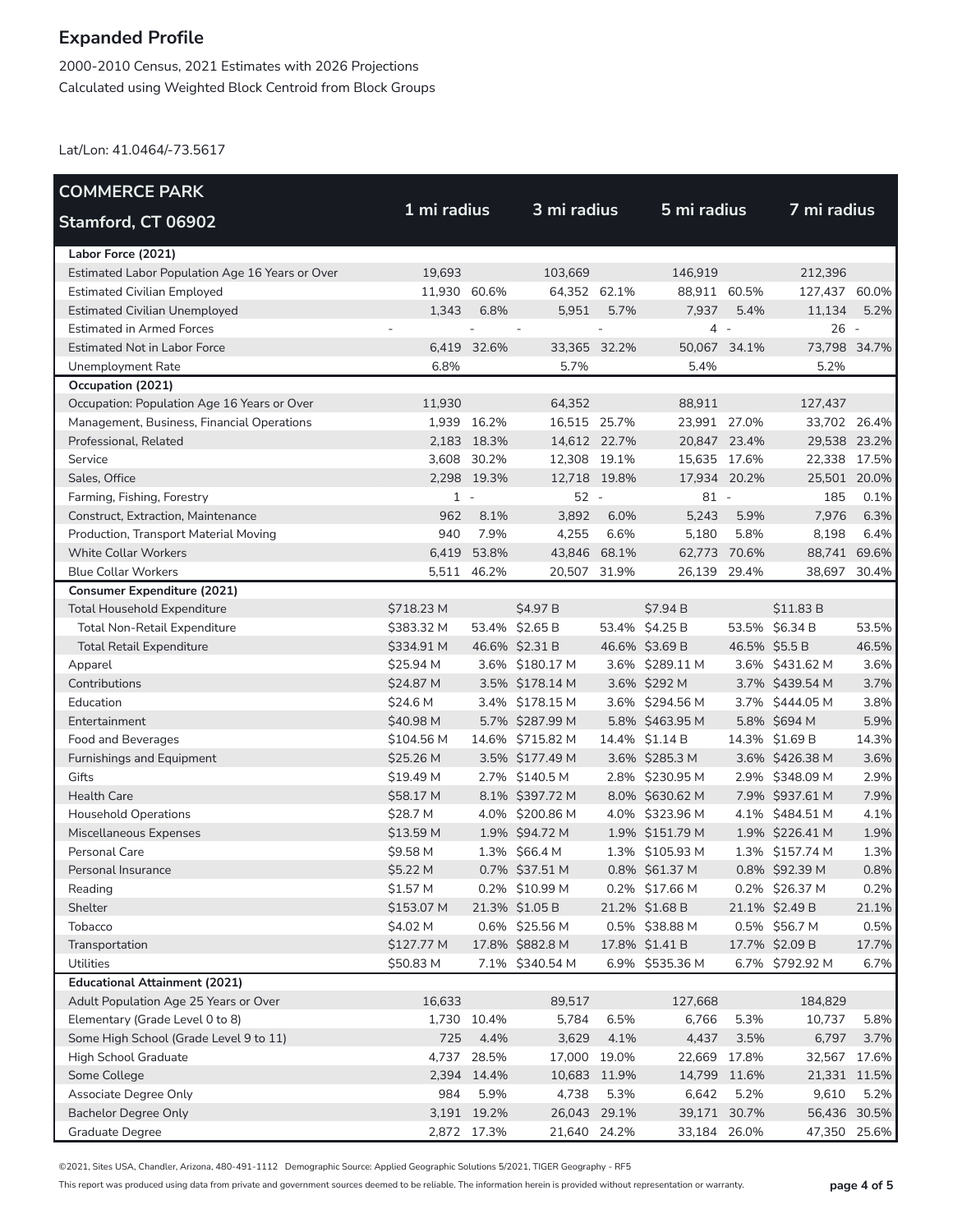2000-2010 Census, 2021 Estimates with 2026 Projections Calculated using Weighted Block Centroid from Block Groups

Lat/Lon: 41.0464/-73.5617

| <b>COMMERCE PARK</b>                    |           |             |              |             |              | 5 mi radius |              |              |  |
|-----------------------------------------|-----------|-------------|--------------|-------------|--------------|-------------|--------------|--------------|--|
| Stamford, CT 06902                      |           | 1 mi radius |              | 3 mi radius |              |             | 7 mi radius  |              |  |
| Units In Structure (2021)               |           |             |              |             |              |             |              |              |  |
| 1 Detached Unit                         |           | 2.449 30.8% | 17,271 39.5% |             | 30,126 47.3% |             | 46,430 51.0% |              |  |
| 1 Attached Unit                         |           | 1,173 14.7% | 3,994        | 9.1%        | 5,585        | 8.8%        | 7,473        | 8.2%         |  |
| 2 to 4 Units                            |           | 1,865 23.4% |              | 7,968 18.2% | 10,470 16.4% |             | 14,549 16.0% |              |  |
| 5 to 9 Units                            | 657       | 8.2%        | 2,961        | 6.8%        | 4,016        | 6.3%        | 5,322        | 5.8%         |  |
| 10 to 19 Units                          | 280       | 3.5%        | 1,799        | 4.1%        | 2,359        | 3.7%        | 3,197        | 3.5%         |  |
| 20 to 49 Units                          | 574       | 7.2%        | 2,731        | 6.3%        | 3,780        | 5.9%        | 5,059        | 5.6%         |  |
| 50 or More Units                        | 1,587     | 19.9%       | 12,389 28.4% |             | 13,463 21.1% |             | 15,889 17.5% |              |  |
| Mobile Home or Trailer                  | 22        | 0.3%        | 71           | 0.2%        | 90           | 0.1%        | 152          | 0.2%         |  |
| <b>Other Structure</b>                  | $1 -$     |             | $5 -$        |             | $5 -$        |             | $7 -$        |              |  |
| Homes Built By Year (2021)              |           |             |              |             |              |             |              |              |  |
| Homes Built 2010 or later               |           | 1,092 13.7% |              | 5,653 12.9% |              | 6,706 10.5% | 7,892        | 8.7%         |  |
| Homes Built 2000 to 2009                |           | 1,093 13.7% | 3,897        | 8.9%        | 5,185        | 8.1%        | 6,833        | 7.5%         |  |
| Homes Built 1990 to 1999                | 697       | 8.8%        | 3,228        | 7.4%        | 4,543        | 7.1%        | 6,126        | 6.7%         |  |
| Homes Built 1980 to 1989                |           | 1,206 15.1% |              | 6,237 14.3% |              | 8,416 13.2% | 10,891 12.0% |              |  |
| Homes Built 1970 to 1979                |           | 919 11.5%   |              | 6,719 15.4% |              | 8,967 14.1% | 11,916 13.1% |              |  |
| Homes Built 1960 to 1969                |           | 914 11.5%   |              | 5,740 13.1% |              | 8,566 13.4% | 13,208 14.5% |              |  |
| Homes Built 1950 to 1959                |           | 972 12.2%   |              | 6,593 15.1% | 10,415 16.3% |             | 15,488 17.0% |              |  |
| Homes Built Before 1949                 |           | 1,714 21.5% | 11,122 25.5% |             | 17,096 26.8% |             | 25,723       | 28.3%        |  |
| Home Values (2021)                      |           |             |              |             |              |             |              |              |  |
| Home Values \$1,000,000 or More         |           | 992 29.5%   |              | 6,048 26.8% | 11,489 31.0% |             | 17,260 30.9% |              |  |
| Home Values \$500,000 to \$999,999      |           | 932 27.7%   |              | 6,752 29.9% | 11,963 32.3% |             | 20,162 36.1% |              |  |
| Home Values \$400,000 to \$499,999      | 298       | 8.8%        |              | 2,995 13.3% |              | 4,464 12.1% |              | 6,256 11.2%  |  |
| Home Values \$300,000 to \$399,999      |           | 531 15.8%   |              | 2,965 13.1% |              | 4,048 10.9% | 5,259        | 9.4%         |  |
| Home Values \$200,000 to \$299,999      |           | 426 12.7%   |              | 2,578 11.4% | 3,164        | 8.5%        | 4,000        | 7.2%         |  |
| Home Values \$150,000 to \$199,999      | 111       | 3.3%        | 627          | 2.8%        | 904          | 2.4%        | 1,133        | 2.0%         |  |
| Home Values \$100,000 to \$149,999      | 43        | 1.3%        | 328          | 1.5%        | 389          | 1.1%        | 611          | 1.1%         |  |
| Home Values \$70,000 to \$99,999        | 13        | 0.4%        | 46           | 0.2%        | 82           | 0.2%        | 277          | 0.5%         |  |
| Home Values \$50,000 to \$69,999        | 3         | 0.1%        | 44           | 0.2%        | 76           | 0.2%        | 195          | 0.3%         |  |
| Home Values \$25,000 to \$49,999        | $2 -$     |             | 66           | 0.3%        | 117          | 0.3%        | 157          | 0.3%         |  |
| Home Values Under \$25,000              | 15        | 0.4%        | 143          | 0.6%        | 338          | 0.9%        | 526          | 0.9%         |  |
| Owner-Occupied Median Home Value        | \$743,788 |             | \$786,951    |             | \$905,257    |             | \$910,908    |              |  |
| Renter-Occupied Median Rent             | \$1,361   |             | \$1,622      |             | \$1,631      |             | \$1,629      |              |  |
| Transportation To Work (2021)           |           |             |              |             |              |             |              |              |  |
| Drive to Work Alone                     |           | 7,465 61.3% | 39,420 63.4% |             | 55,959 63.5% |             | 79,646 62.5% |              |  |
| Drive to Work in Carpool                |           | 1,289 10.6% | 4,953        | 8.0%        | 6,719        | 7.6%        | 9,696        | 7.6%         |  |
| Travel to Work by Public Transportation |           | 1,748 14.3% | 10,168 16.4% |             | 14,912 16.9% |             |              | 23,008 18.1% |  |
| Drive to Work on Motorcycle             | 29        | 0.2%        | 42 -         |             | 64 -         |             | 65 -         |              |  |
| Walk or Bicycle to Work                 | 1,068     | 8.8%        | 3,990        | 6.4%        | 4,785        | 5.4%        | 6,576        | 5.2%         |  |
| <b>Other Means</b>                      | 109       | 0.9%        | 582          | 0.9%        | 741          | 0.8%        | 1,007        | 0.8%         |  |
| Work at Home                            | 478       | 3.9%        | 3,015        | 4.8%        | 4,897        | 5.6%        | 7,405        | 5.8%         |  |
| Travel Time (2021)                      |           |             |              |             |              |             |              |              |  |
| Travel to Work in 14 Minutes or Less    |           | 2,999 24.6% | 15,935 25.6% |             | 21,820 24.8% |             | 30,317 23.8% |              |  |
| Travel to Work in 15 to 29 Minutes      |           | 4,083 33.5% | 23,500 37.8% |             | 30,881 35.1% |             | 44,157 34.7% |              |  |
| Travel to Work in 30 to 59 Minutes      |           | 2,863 23.5% | 12,173 19.6% |             | 16,625 18.9% |             |              | 23,693 18.6% |  |
| Travel to Work in 60 Minutes or More    |           | 1,519 12.5% |              | 9,635 15.5% | 14,731 16.7% |             | 21,978 17.3% |              |  |
| Average Minutes Travel to Work          | 23.4      |             | 22.7         |             | 23.4         |             | 24.0         |              |  |

©2021, Sites USA, Chandler, Arizona, 480-491-1112 Demographic Source: Applied Geographic Solutions 5/2021, TIGER Geography - RF5

This report was produced using data from private and government sources deemed to be reliable. The information herein is provided without representation or warranty. **page 5 of 5**